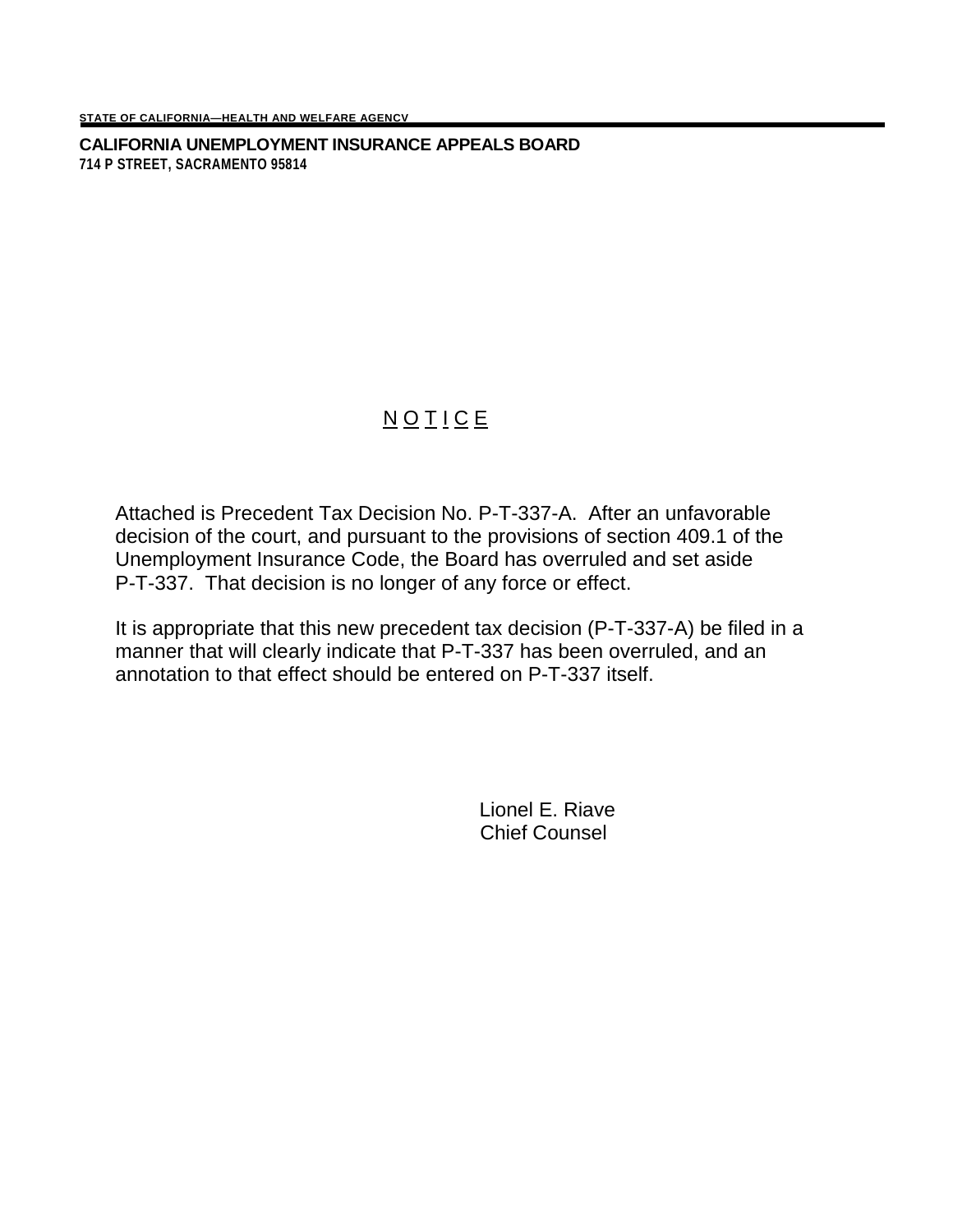## BEF0RE THE CALIFORNIA UNEMPLOYMENT INSURANCE APPEALS BOARD

In the Matter of:

THE YOUNG LIFE CAMPAIGN **EXAMPLE SERVICE SERVICE PRECEDENT** (Petitioner) TAX DECISION

No. P-T-337-A

DEPARTMENT OF BENEFIT PAYMENTS Case No. T-73-94-A

On March 31, 1977 pursuant to the provisions of section 409 of the Unemployment Insurance Code this Board promulgated and Issued Precedent Tax Decision No. P-T-337 (Case No. T-73-94). In that decision the Board reversed the findings of the referee in Case No. S-T-5843 and held that the petition for review was denied.

Thereafter the petitioner filed a complaint for refund of taxes in the Superior Court of the State of California, in the County of Sacramento, No. 267679, requesting the court to require that the Board vacate and set aside its precedent decision. On September 24, 1979 the Honorable Irving H. Perluss, Judge of the Superior Court, reversed the decision of the Appeals Board and entered judgment in favor of the petitioner. An appeal was taken by the Employment Development Department to the Court of Appeal, Second Appellate District (3 CIVIL No. 19409). That court affirmed the superior court and held that the petitioner was entitled to a refund of unemployment insurance taxes paid in the instant matter.